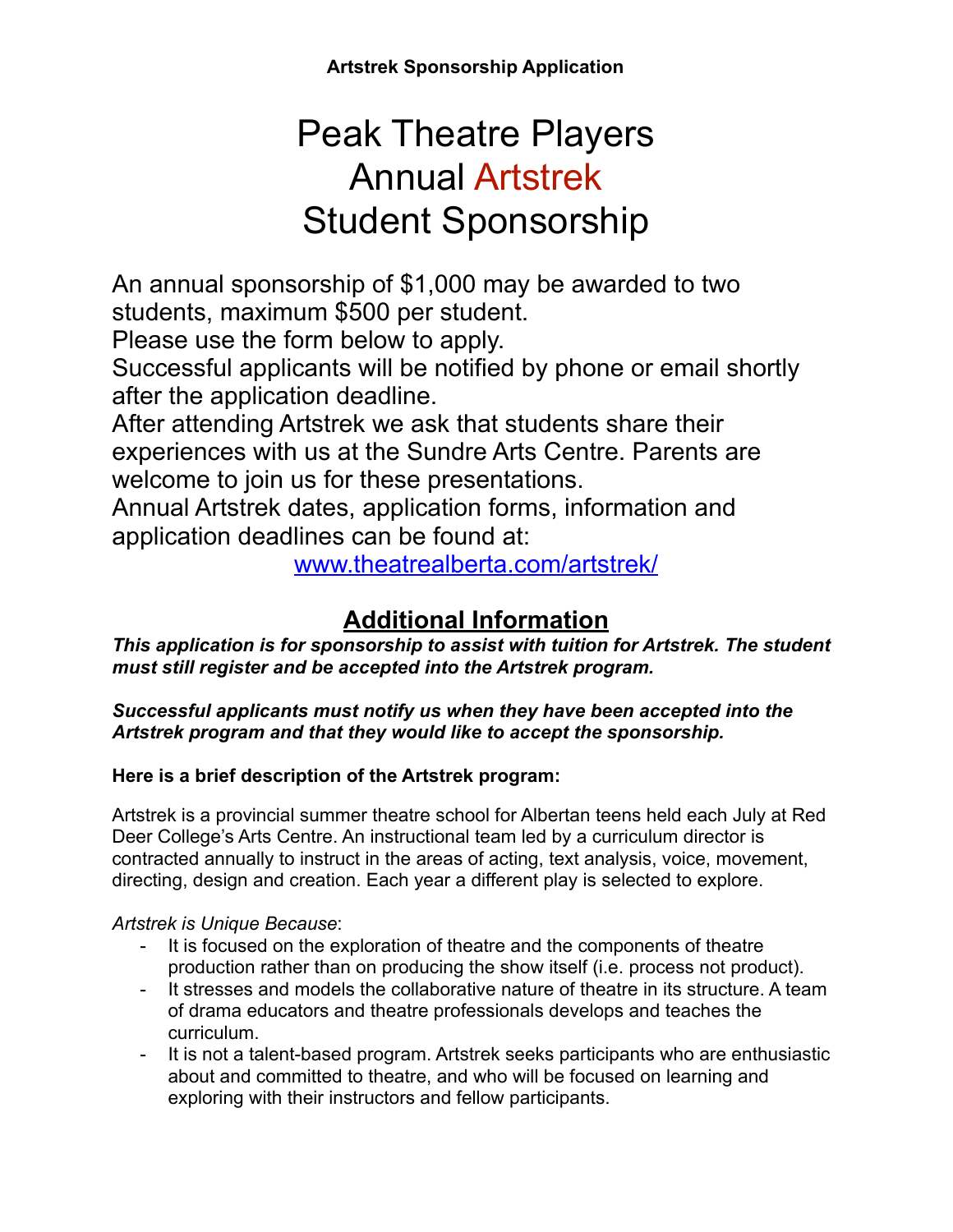- Each participant is required to provide a reference letter from a teacher or director who is familiar with their work and/or their interest in the performing arts.

Artstrek's mission is to provide a top quality summer theatre school and unique training opportunity for any Albertan teen. Specific program goals are:

- to deliver a team-planned curriculum based on, and inspired by, a great and worthy text from the world canon of plays, that has relevance and meaning for teens.
- to develop participants' theatre skills and understanding of the process of theatre by providing professional instruction in a safe community environment.
- to develop participants' life competency skills including problem solving, leadership, negotiation, awareness, self-esteem, respect for others, and evaluation of choices by role modelling and establishing clear expectations.

Most importantly, Artstrek is a place where Alberta's youth are encouraged to express themselves confidently and eloquently, empowered to build whatever future they envision.

Students arrive Sunday afternoon and depart Friday evening or Saturday morning. Classes run from 8:30am to 5:00pm Monday to Friday with fun evening activities.

Explorations I, II, III are different levels of study for different ages.

Exploration l Ages 12 - 14 Exploration II Ages 14 - 16 Exploration III Ages 16 - 18

For more Artstrek information: [www.theatrealberta.com/artstrek/](http://www.theatrealberta.com/artstrek/) 

For more sponsorship information and to submit your application please email: [peak.theatre.players@gmail.com](mailto:peak.theatre.players@gmail.com) Applications may also be mailed to: Peak Theatre Players Comp 27, Site 9, RR#2 Sundre, AB T0M1X0